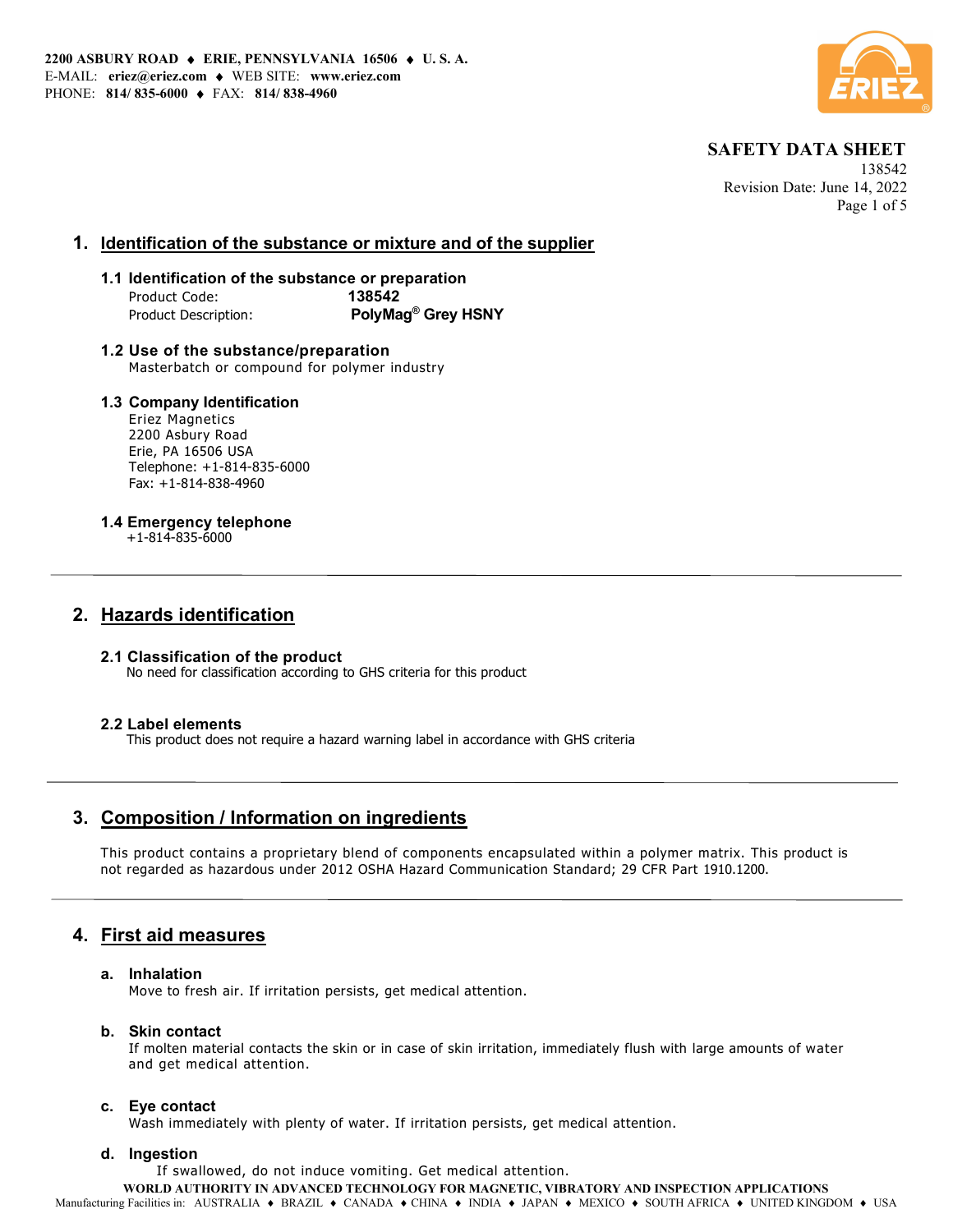

 138542 Revision Date: June 14, 2022 Page 2 of 5

## 5. Firefighting measures

### 5.1 Suitable extinguishing media

Foam, CO2, Dry Chemical and Water Fog

### 5.2 Hazardous combustion products

Burning may produce carbon monoxide, carbon dioxide, hydrocarbons and other possible toxic combustion products.

### 5.3 Special exposure hazards

In its present form, this product offers no unusual fire and explosion hazards. However, dust and fumes generated from this product could present an explosion hazard.

### 5.4 Special protective equipment for fire-fighters

Use self-contained breathing apparatus and chemical-protective clothing.

## 6. Accidental release measures

### 6.1 Personal precautions

Wear appropriate personal protective equipment. Eliminate all sources of ignition.

### 6.2 Environmental precautions

Do not allow entry to drains, water courses, soil or sewers.

### 6.3 Cleaning methods

Wearing appropriate personal protective equipment, sweep or vacuum and place in suitable container for disposal. Avoid creating dust.

# 7. Handling and storage

### 7.1 Handling

Avoid dust formation during handling. Provide appropriate local ventilation at machinery and at places where dust can be generated. In case of insufficient ventilation, wear suitable respiratory equipment.

### 7.2 Storage

Store in a cool, dry, well ventilated storage area. Keep container covered when not in use.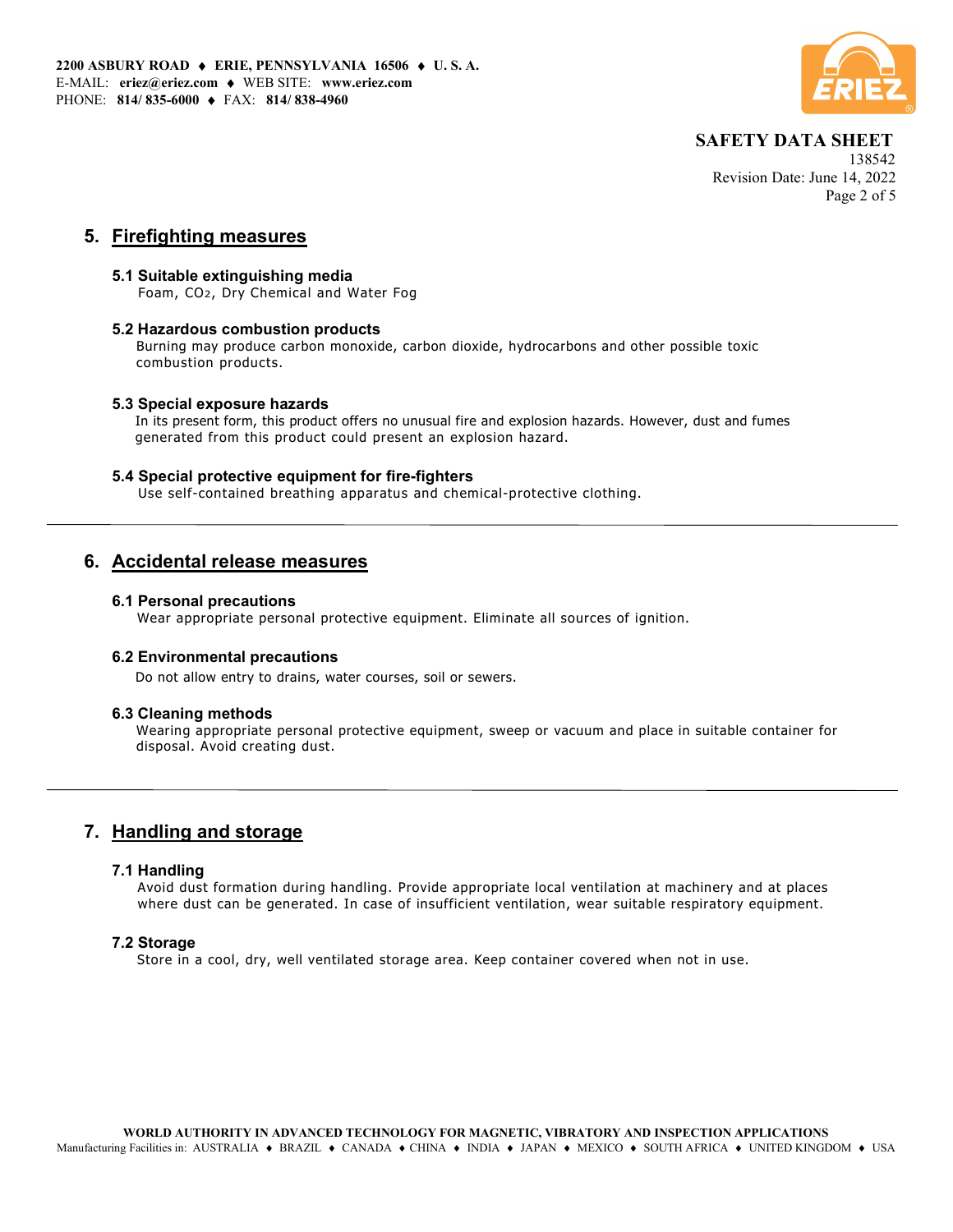

 138542 Revision Date: June 14, 2022 Page 3 of 5

# 8. Exposure controls / Personal protection

### a. Engineering Controls

Work in well ventilated areas. Do not breathe dust, if generated. Physical processes such as grinding, high speed blending, etc may generate dust.

### 8.1 Personal protective equipment

### a. Respiratory protection

 Not required under normal process conditions and with adequate ventilation. However, should conditions exist that require respiratory protection, a NIOSH/MSHA approved respirator should be worn.

### b. Eye protection

Wear safety glasses with side shields (or goggles).

### c. Body protection

Wear protective gloves. Wear appropriate clothing to prevent repeated or prolonged contact with skin.

### d. Hygiene measures

Wash thoroughly after handling and before eating, drinking or using tobacco products.

# 9. Physical and Chemical properties

| Appearance:<br>Odor:                           | Pellets<br>No significant odor                   |
|------------------------------------------------|--------------------------------------------------|
| pH:                                            | Not measured                                     |
| Melting point:<br>Boiling point/boiling range: | Not measured<br>Not measured                     |
| Flash point:                                   | Not measured                                     |
| Evaporation Rate:                              | Not measured                                     |
| Flammability (solid, gas):                     | Not flammable                                    |
| Upper/Lower flammability limits:               | Not measured                                     |
| Vapor pressure:                                | Not measured                                     |
| Vapor density:                                 | Not measured                                     |
| Bulk density:                                  | 75 lbs/FT <sup>3</sup> +/- 8 lbs/FT <sup>3</sup> |
| Solubility in water:                           | Not measured                                     |
| Partition coefficient: n-octanol/water:        | Not measured                                     |
| Auto ignition temperature:                     | Not measured                                     |
| Decomposition temperature:                     | Not measured                                     |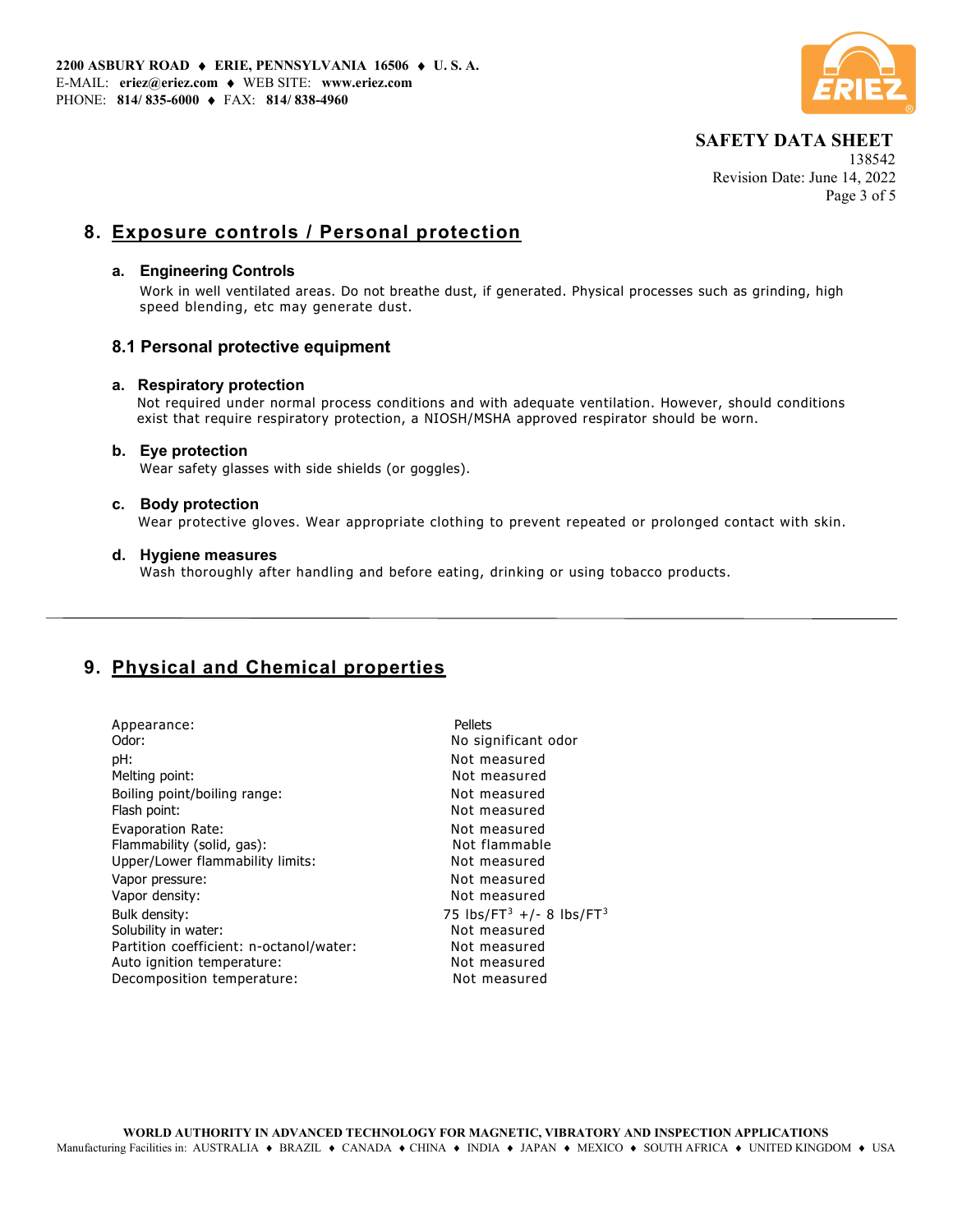

 138542 Revision Date: June 14, 2022 Page 4 of 5

# 10. Stability and Reactivity

#### 10.1 Reactivity

Stable under normal conditions

### 10.2 Chemical stability

Stable

### 10.3 Conditions to avoid

Do not store near heat, flame nor strong oxidizing agents, acids or bases. Minimize dust generation and accumulation.

### 10.4 Hazardous decomposition products

Carbon monoxide, carbon dioxide, hydrocarbons and other possible toxic substances can be generated during thermal decomposition and combustion.

# 11. Toxicological information

| Acute inhalation toxicity:<br>Not tested                                                       |  |
|------------------------------------------------------------------------------------------------|--|
| Acute dermal toxicity:<br>Not tested                                                           |  |
| Skin irritation:<br>Not tested                                                                 |  |
| Eye irritation:<br>Not tested                                                                  |  |
| Skin sensitization:<br>Not tested                                                              |  |
| Chronic toxicity:<br>Not tested                                                                |  |
| Carcinogenicity:<br>This product is not classified as a carcinogen by IARC, NTP, OSHA or ACGIH |  |

## 12. Ecological information

12.1 Ecotoxicity

No information available

- 12.2 Persistence and degradability No information available
- 12.3 Bioaccumulative potential

No information available